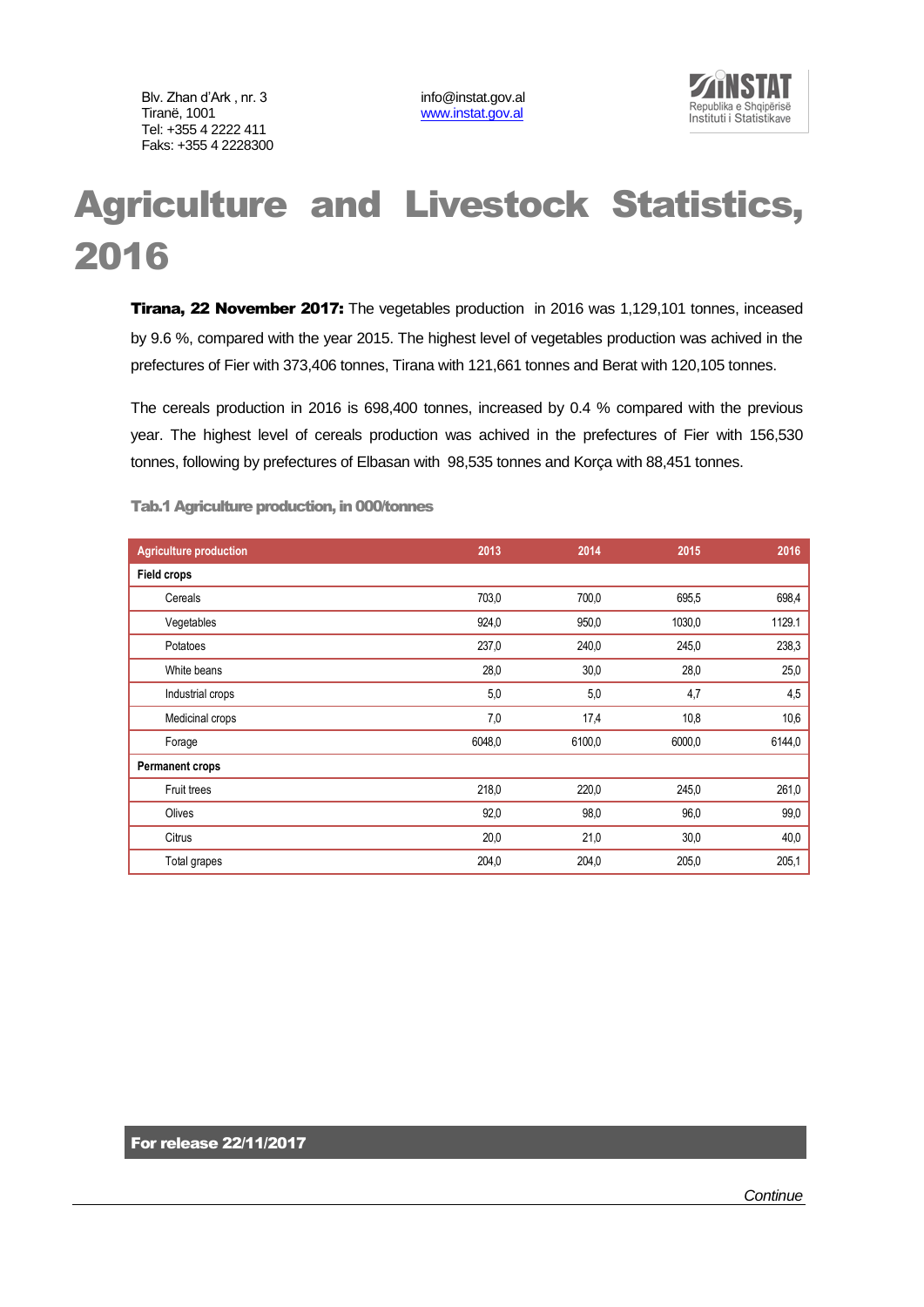



The main group of total vegetables represented by fresh vegetables with 65.5 %, followed from melons with 24.5 % and dry vegetables with 10.0 %.

### **Fig. 2Share of main goups of vegetables**



Number of fruit trees in production for 2016 is 10,575,000, increased with 3.8 % compared with the year 2015. Number of olives trees in production for 2016 is 6,643,000, increased with 4.9 % compared with the year 2015. Number of citrus trees in production for 2016 is 1,044,000, increased with 9.8 % compared with the year 2015.

The production area of vineyards is 10,011 Ha, increased with 1.2 % compared with the year 2015.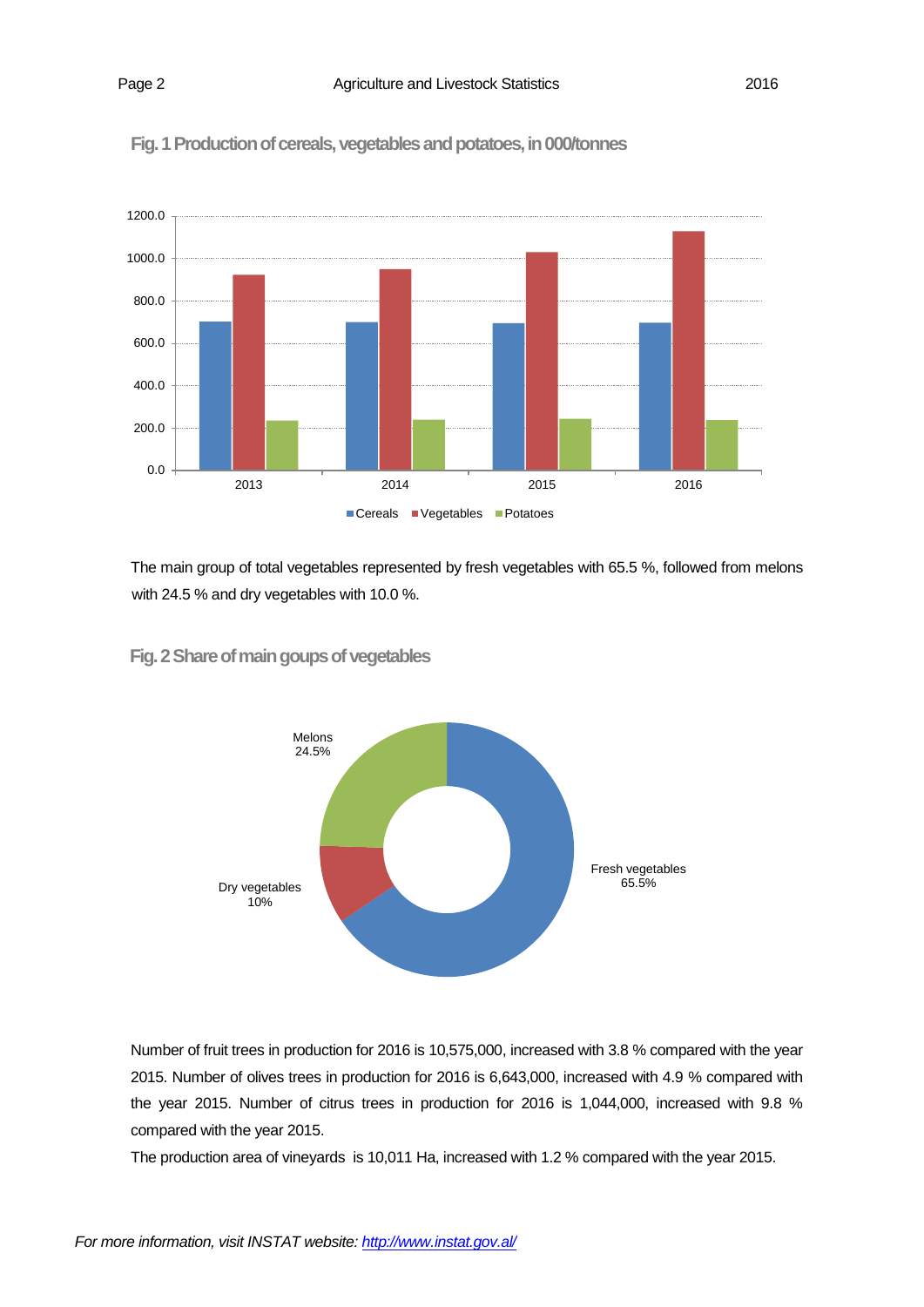The production of fruit trees in the year 2016 is 261,754 tonnes, increased with 7.6 % compared with the year 2015.

In the year 2016 was produced 99,075 tonnes olives, increased with 3.2 % compared with the previous year.





The citrus production in year 2016 is 40,000 tonnes, increased 33.3 % compared with the previous year. The highest level of citrus production was achived in the prefectures Vlora with 23,379 tonnes.



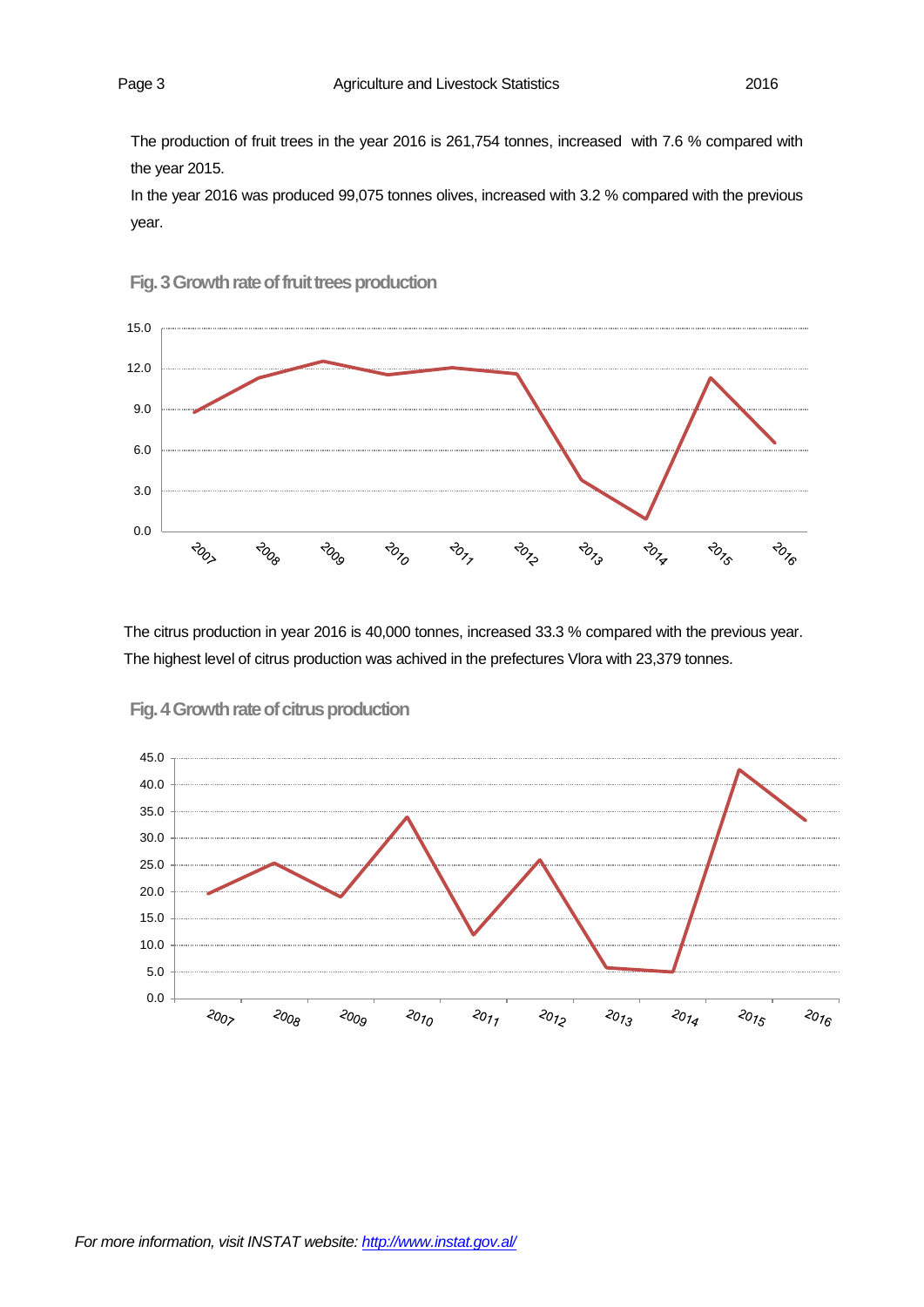#### **Livestock**

The number of cattle in 2016 was 492,393 heads, decreasing by 2.3 % in annual terms compared with 2015. The main category is dairy cow which represents 72 % of the total cattle herd.

 **Fig. 5 Cattle structure by prefectures**



The number of sheep had no significant changes over the last years. In 2016 sheep number is 1,971,933 heads, increased by 2.8 % compared with the year 2015. The main category is milked sheep which represents 72.4 % of the total herd. The prefectures where it is more concentrated the breeding of sheep are: Vlore with 17.3 %, Gjirokaster and Fier with 15 % of total number of heads. Lezhe is the prefecture which has the smallest number of sheep with 1.7 % of the total number of heads.

In 2016 the number of goats is 940.806 heads, increased by 0.9 % compared with the year 2015. Main category is milked goats, with 76 % of the total herd. The prefectures with the largest concentration of goats are: Gjirokaster and Elbasan with 15 %, while Durres is the prefecture which has the smallest number of goats with 2.3 % of the total number of heads

In 2016 the number of pigs was 181.024 heads, with an increase of 5.6 % in annual terms compared to 2015. The largest concentration of the number of pig heads is in: Lezhe with 36.2 % and Shkoder with 27.7 % of the total number of heads. The prefectures with the lowest representative number of pigs are: Vlore and Elbasan with 3 %, while Gjirokaster is the prefecture which has the smallest number of pigs with 0.7 %.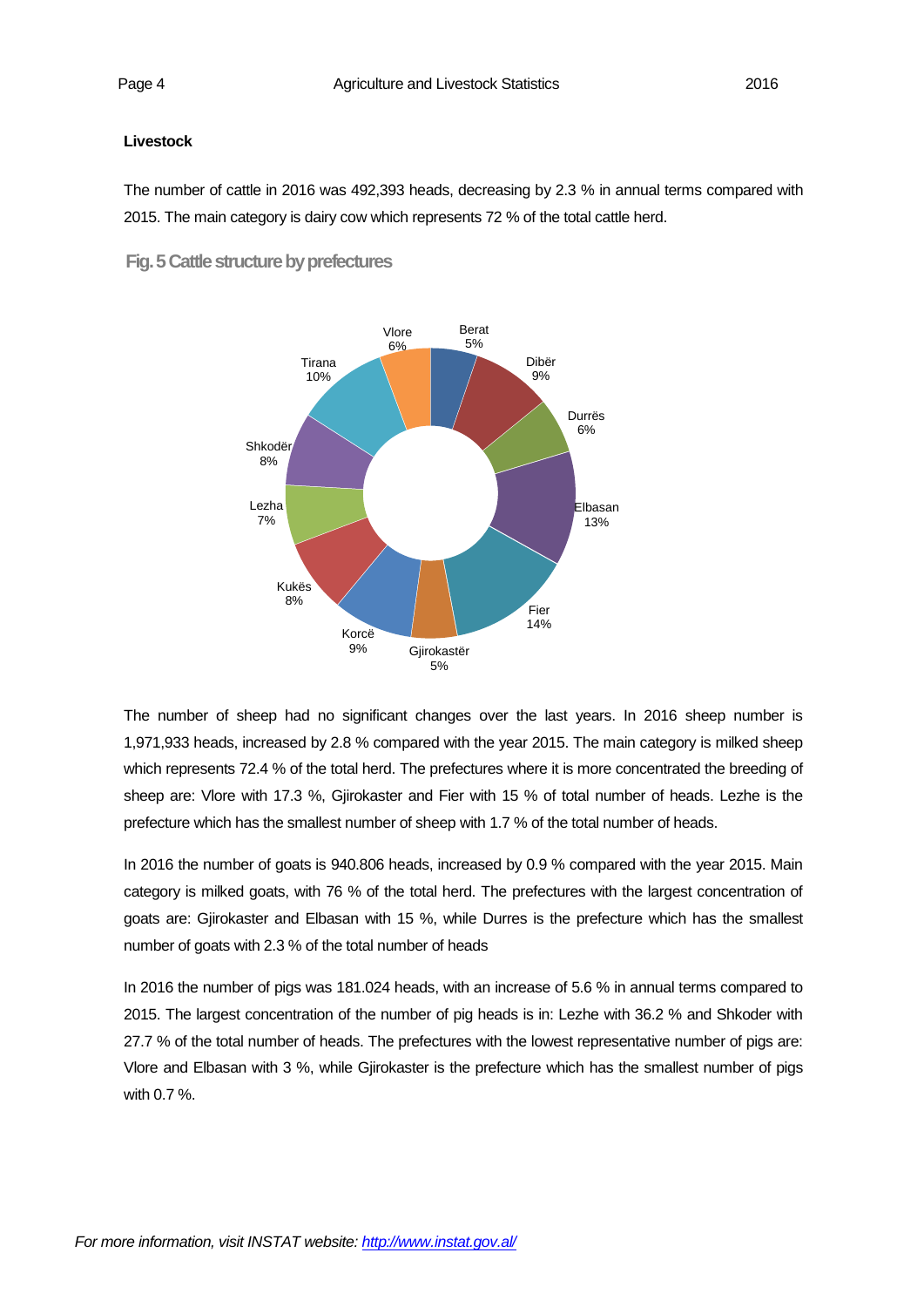| <b>Description</b> | 2013  | 2014  | 2015  | 2016  |
|--------------------|-------|-------|-------|-------|
| Cattle             | 498   | 500   | 504   | 492   |
| Cows               | 356   | 358   | 357   | 355   |
| Sheep              | 1,856 | 1,896 | 1,918 | 1,972 |
| - Milked sheep     | 1,413 | 1,419 | 1,417 | 1,428 |
| Goats              | 867   | 904   | 932   | 941   |
| - Milked goats     | 656   | 695   | 700   | 716   |
| Pigs               | 152   | 172   | 171   | 181   |
| - Sows             | 12    | 12    | 11    | 13    |
| Equidae            | 93    | 91    | 91    | 94    |
| - Horses           | 35    | 32    | 31    | 34    |
| <b>Poultry</b>     | 8,928 | 9,493 | 8,558 | 8,326 |
| - Laying hens      | 5,934 | 6,645 | 5,323 | 4,790 |
| <b>Beehives</b>    | 246   | 261   | 271   | 303   |

Tab.2 Livestock number in 000/heads

In 2016 milk production is around 1.2 million tonnes, increased with 1.2 %, compared with 2015. Meat production is 160 thousand tonnes, increased with 1.27 % compared with the year 2015.

#### Tab.3 Number of dairy animals in 000/heads

| <b>Description</b> | 2013  | 2014  | 2015  | 2016 |
|--------------------|-------|-------|-------|------|
| Cow                | 356   | 358   | 357   | 355  |
| Sheep              | 1,413 | 1,419 | 1,417 | .428 |
| Goats              | 656   | 695   | 700   | 716  |

#### Tab.4 Livestock productions in 000/tonnes

| <b>Description</b>  | 2013 | 2014  | 2015 | 2016 |
|---------------------|------|-------|------|------|
| Milk                | 131. | . 133 | .131 | .145 |
| Meat live weight    | 153  | 155   | 158  | 160  |
| Eggs/million pieces | 830  | 835   | 830  | 830  |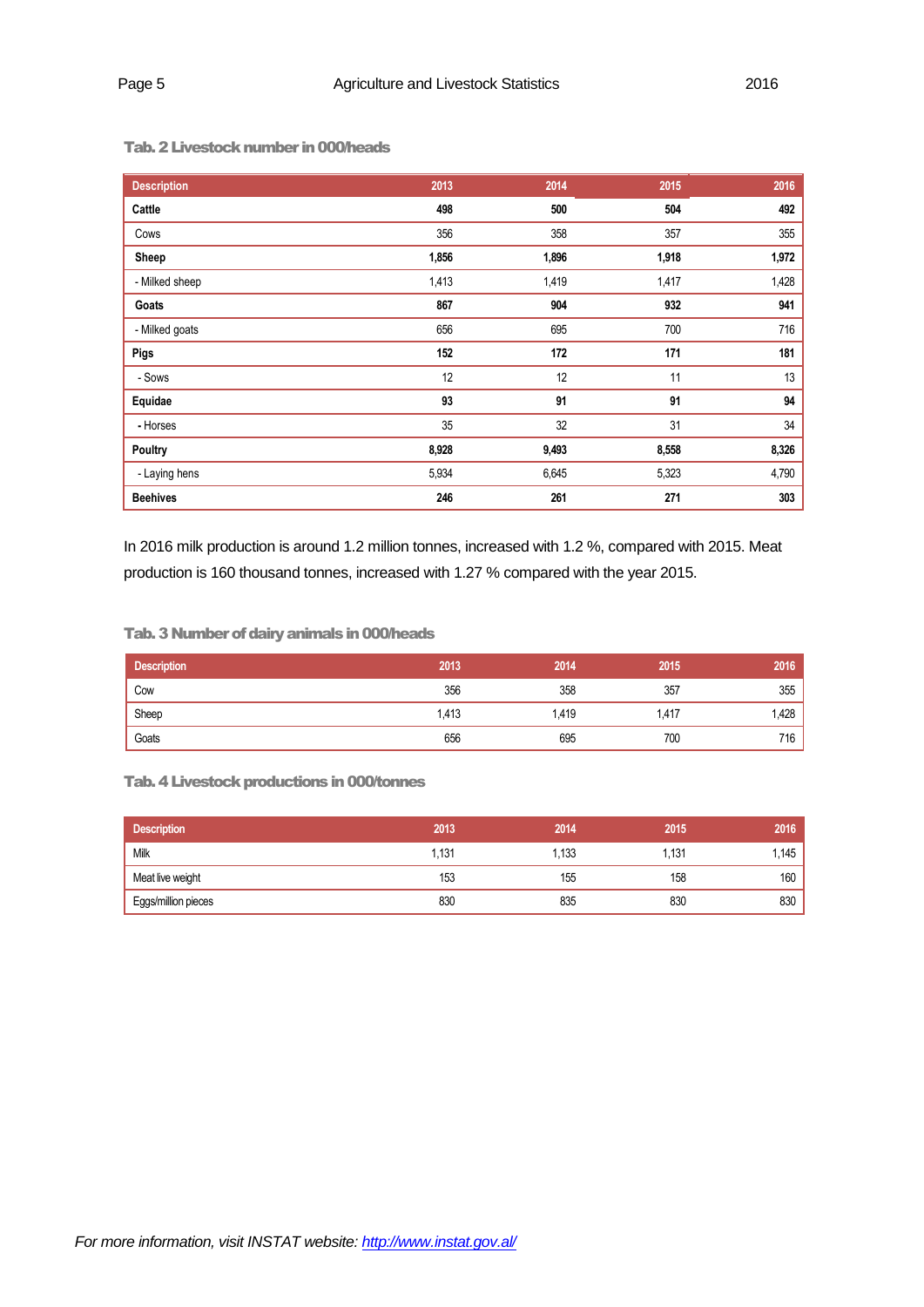# Methodology

Information is collected in field by experts of extension services in all country. These experts collect data directly from farmers. Harvested production means production including on-holding losses and wastage, quantities consumed directly on the farm and marketed quantities. Crop statistics represented by annual data as: cultivated area, production area for permanent crops, production and yield.

Livestock data are collected for the number of animals for breeding from the farmers and livestock productions. Experts of extensions collect the data and compare them with the data from the veterinary service which conducts the matriculation and vaccination of animals (process is ongoing). Veterinary service in the moment of vaccination conducts the animal inventory in commune level. Specialists of extension also collaborate with private veterinarians. These veterinarians provide different services at the farmers such as (disease control, death and births of animals, slaughtering, vaccinations etc). In the end the specialists of extension compare the data from the three sources. Data for the agricultural and livestock products produced by the farmers are also collected from the specialists of extension. For the yields of productions the information is collected from the most representative farms in commune level. The data collected are sent to the Ministry of Agriculture and Rural Development where the specialists of crop and livestock production do the estimations comparing the data collected from the field with the data of the farms during the previous years.

The Ministry of Agriculture uses three sources of information for the data collection:

- 1. Experts of extension which are part of the Agricultural Directory in regions
- 2. Veterinarian Service in regions
- 3. Private Veterinarians

#### **Definition**

**"Agricultural Holding"** is a single unit, both technically and economically, not necessary continuous parcels of agriculture and livestock production which has a single management by one person or group of persons and which undertakes agricultural activities, for crop and animal production.

Agricultural units are also considered the households with livestock orientation, where livestock breeding is done without possessing agricultural land, so that the land does not appear as an integral element of the unit.

#### **Arable land**

Arable land is (ploughed or tilled) regularly, generally under a system of crop rotation. The area cultivated with field plants is the area planted with field plants in a given agricultural year. Here we speak of an area with main crops (primary). The main crops are wheat, spring crops like the grain maize, potatoes, the legume, industrial plants, the alfalfa, etc.